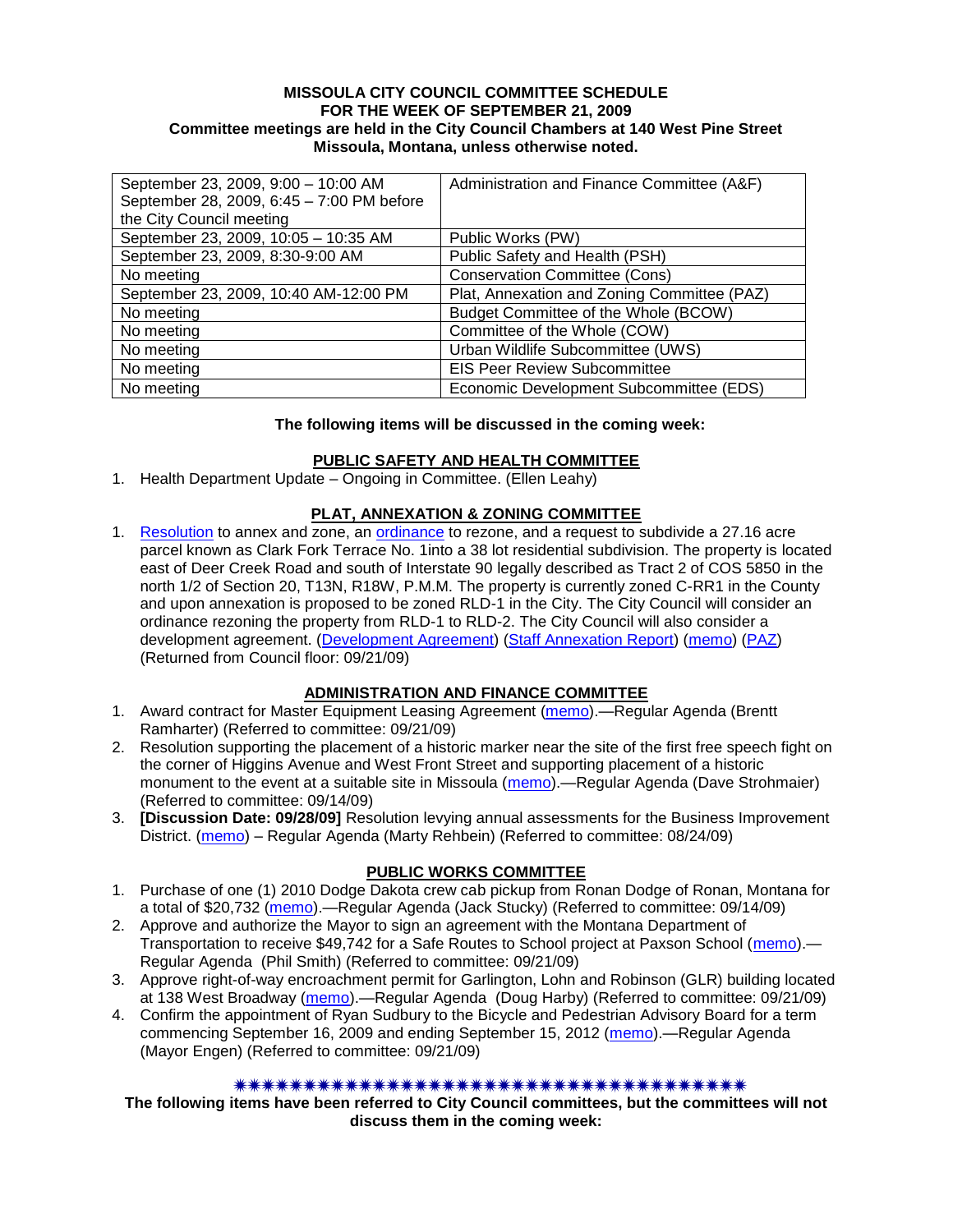### **PUBLIC SAFETY AND HEALTH COMMITTEE**

- 2. Health Department Update Ongoing in Committee. (Ellen Leahy)
- 3. Police Department Update Ongoing in Committee. (Mark Muir)
- 4. Fire Department Update Ongoing in Committee (Mike Painter)
- 5. An [ordinance](ftp://ftp.ci.missoula.mt.us/Packets/Council/2007/2007-02-05/07-01-31 Helmet and bikes psh.htm) amending Chapter 10.42 of the Missoula Municipal Code entitled "Bicycles" that would require minors to wear headgear while bicycling on streets, roadways, sidewalks, alleys and trails; and holding responsible the parent or guardian of a minor found to be in violation of this ordinance. [\(Alternative Ordinance\)](ftp://ftp.ci.missoula.mt.us/Packets/Council/2007/2007-02-26/07-02-19_Alternative_Helmet_and_bikes.htm) [\(PS&H\)](ftp://ftp.ci.missoula.mt.us/Packets/Council/2007/2007-02-05/070131psh.pdf) (Returned from Council floor: 2/26/07)
- 6. Update on the Police facility project. [\(memo\)](ftp://ftp.ci.missoula.mt.us/Packets/Council/2008/2008-05-12/Referrals/Buildingpresentationreferral.htm) Regular Agenda (Mark Muir)(Referred to committee: 05/12/08)
- 7. An [ordinance](ftp://ftp.ci.missoula.mt.us/Packets/Council/2008/2008-12-15/2008CatOrdinanceAmendment%5B1%5D.pdf) amending Missoula Municipal Code Chapter 6.09 entitled "Missoula Cat Ordinance" section 6.09.010 through 6.09.090 to amend definitions, to limit the number of cats over the age of four months that a person, family, or household can harbor, keep, or maintain to five and to enact other general amendments. [\(PS&H\)](ftp://ftp.ci.missoula.mt.us/Packets/Council/2008/2008-12-15/081210psh.pdf) (Returned from Council floor: 01/12/09)
- 8. An [ordinance](ftp://ftp.ci.missoula.mt.us/Packets/Council/2008/2008-12-15/DogOrdinance--PSHrevisions.pdf) amending Missoula Municipal Code Title 6 entitled "Animals" generally amending Chapter 6.04 entitled "Animals Running at Large" and Chapter 6.08 entitled "Dogs and Pet Shops," increasing the fee when an animal is impounded and establishing a fee for a boarding kennel license. [\(PS&H\)](ftp://ftp.ci.missoula.mt.us/Packets/Council/2008/2008-12-15/081210psh.pdf) (Returned from Council floor: 01/12/09)
- 9. Discussion on the MRL herbicide program within the city limits [\(memo\)](ftp://ftp.ci.missoula.mt.us/Packets/Council/2009/2009-05-18/Referrals/MRLWeedSprayingReferral.pdf).—Regular Agenda (Bob Jaffe) (Referred to committee: 05/18/09)
- 10. Authorize acceptance of the COPS (Community Oriented Policing Services) Hiring Recovery Program (CHRP) award [\(memo\)](http://www.ci.missoula.mt.us/DocumentView.aspx?DID=1999).—Regular Agenda (Mark Muir) (Referred to committee: 08/10/09)
- 11. An [emergency ordinance](http://www.ci.missoula.mt.us/DocumentView.aspx?DID=1652) and an [ordinance](http://www.ci.missoula.mt.us/DocumentView.aspx?DID=1650) adopting Missoula Municipal Code Title 9, Chapter 36 entitled Solicitation and Aggressive Solicitation as Acts of Disorderly Conduct, Sections 9.36.010, 9.36.020, 9.36.030, 9.36.040, 9.36.050, 9.36.060, 9.36.070, 9.36.080 and 9.36.090. [\(memo\)](ftp://ftp.ci.missoula.mt.us/Packets/Council/2009/2009-05-18/Referrals/PWGReferral.pdf) [\(Updated Memo\)](http://www.ci.missoula.mt.us/DocumentView.aspx?DID=1654) [\(PS&H\)](http://www.ci.missoula.mt.us/Archive.aspx?ADID=883) (Referred to committee: 07/27/2009)
- 12. An [emergency ordinance](http://www.ci.missoula.mt.us/DocumentView.aspx?DID=1651) and an [ordinance](http://www.ci.missoula.mt.us/DocumentView.aspx?DID=1653) amending Missoula Municipal Code Title 9, entitled Public Peace, Morals and Welfare, Chapter 34 entitled Pedestrian Interference, Sections 9.34.020, 9.34.030, 9.34.040 and 9.34.050. [\(memo\)](ftp://ftp.ci.missoula.mt.us/Packets/Council/2009/2009-05-18/Referrals/PWGReferral.pdf) [\(Updated Memo\)](http://www.ci.missoula.mt.us/DocumentView.aspx?DID=1654) [\(Updated Ordinance 09/02/09\)](http://www.ci.missoula.mt.us/DocumentView.aspx?DID=2185) [\(PS&H\)](http://www.ci.missoula.mt.us/Archive.aspx?ADID=883) (Referred to committee: 07/27/2009)
- 13. Remove extraterritorial jurisdiction of the garbage ordinance [\(memo\)](http://www.ci.missoula.mt.us/DocumentView.aspx?DID=2229).—Regular Agenda (Pam Walzer)
- 14. Consider an ordinance of the Missoula City Council amending Missoula Municipal Code Title 10 entitled Vehicles and Traffic, Chapter 42 entitled Bicycles for the purpose of changing the requirements for complying with traffic control devices and removing conflicting registration requirements by amending Sections 10.42.030 and 10.42.040. [\(memo\)](http://www.ci.missoula.mt.us/DocumentView.aspx?DID=2223).—Regular Agenda (Pam Walzer)
- 15. Confirmation of Firefighters Ahren Cornelius, Aslan Summerday, Joseph Waggett, Bradley Davis, Jason Chesbro & Ryan Murer [\(memo\)](http://www.ci.missoula.mt.us/DocumentView.aspx?DID=2264).—Regular Agenda (Mike Painter) (Referred to committee: 09/21/09)

# **CONSERVATION COMMITTEE**

- 1. Support for City employee cash for Bus Commuters Program [\(memo\)](http://www.ci.missoula.mt.us/DocumentView.aspx?DID=2127).—Regular Agenda (Ben Schmidt and Nancy Wilson) (Referred to committee: 08/24/09)
- 2. Confirm the reappointments of John Pierce, Barbara Stanley and John Horrell to the Greenough Park Advisory Committee for a term commencing October 1, 2009 and ending September 30, 2013 [\(memo\)](http://www.ci.missoula.mt.us/DocumentView.aspx?DID=2224).—Regular Agenda (Mayor Engen) (Referred to committee: 09/14/09)
- 3. Consider an ordinance amending Missoula Municipal Code Title 8, entitled "Health and Safety," Chapter 8.28, entitled "Garbage and Rubbish" to provide for special management of garbage in specific areas within the City of Missoula where there is conflict with bears [\(memo\)](http://www.ci.missoula.mt.us/DocumentView.aspx?DID=2228).—Regular Agenda (Pam Walzer and Urban Wildlife Subcommittee) (Referred to committee: 09/14/09)

# **PLAT, ANNEXATION & ZONING COMMITTEE**

- 1. Annexation. (see separate list at City Clerk's Office for pending annexations) (Ongoing in Committee)
- 2. Update the Rattlesnake Valley Comprehensive Plan Amendment [\(memo\)](ftp://ftp.ci.missoula.mt.us/Packets/Council/2007/2007-04-02/Referrals/Rattlesnake_Plan_Update_referral.pdf).—Regular Agenda (Dave Strohmaier) (Referred to committee: 04/02/07)
- 3. Discuss council's interest in pursuing a negotiated settlement over disputed trail conditions for Clark Fork Terrace No. 2 Subdivision [\(memo\)](ftp://ftp.ci.missoula.mt.us/Packets/Council/2008/2008-02-25/Referrals/Clark_Fork_Terrace_2.pdf).—Regular Agenda (Mayor Engen/Jim Nugent) (Referred to committee: 02/25/08)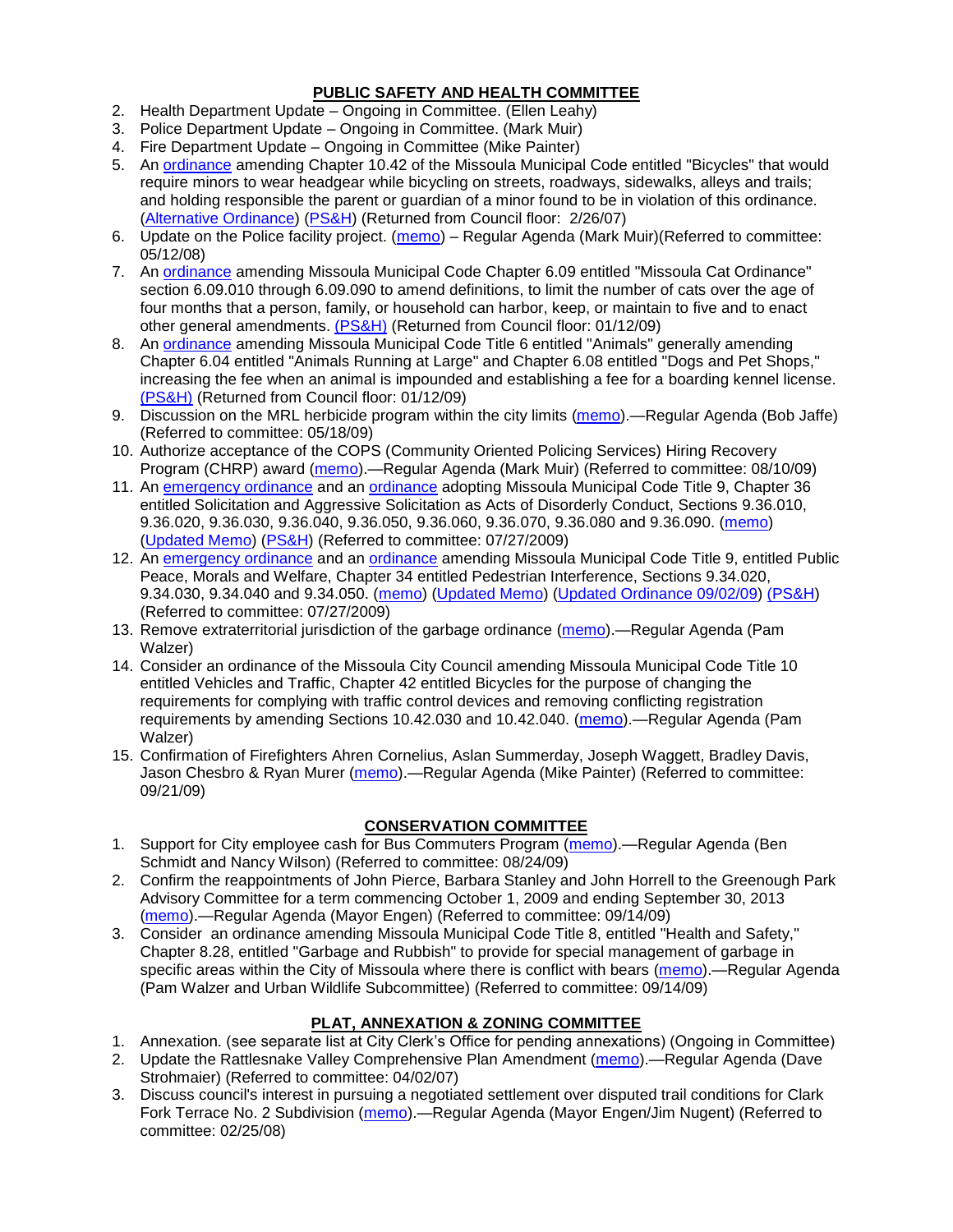- 4. Request to rezone the property legally described as Lot 3 of Scott Street Lots Subdivision, located in Section 16, T13N, R19W, P.M.M. form D (Industrial) to I-1 (Light Industrial), based on the finding of fact and conclusions of law. (PAZ [05/21/08\)](ftp://ftp.ci.missoula.mt.us/Packets/Council/2008/2008-06-02/080521paz.pdf) (Returned from Council floor: 6/2/08)
- 5. Correct the conflict in the height calculation regulations, between written language (a building envelope shall be established by showing the maximum vertical height allowed by zoning from finished grade) and the drawing on [page 151 o](ftp://www.co.missoula.mt.us/opg2/Documents/CurrentRegulations/CityZoningTitle19/CH19.67Hillside.pdf)f the [Zoning Ordinance.](ftp://www.co.missoula.mt.us/opg2/Documents/CurrentRegulations/CityZoningTitle19/CityOrdinanceLP.htm)--Regular Agenda (Ed Childers) (Referred to committee: 3/27/06)
- 6. Ongoing discussion of City planning issues with members of the Planning Board.--Regular Agenda (Bob Jaffe) (Referred to committee: 3/20/06)
- 7. Discussion on assuring the currency of growth policy amendments [\(memo\)](ftp://ftp.ci.missoula.mt.us/Packets/Council/2008/2008-09-08/Referrals/Plan_updates.pdf)—Regular Agenda (Dave Strohmaier) (Referred to committee: 09/08/08)
- 8. Consider an interim emergency ordinance for proposed amendments to the City Zoning Ordinance, Chapter 19.90 Signs [\(memo\)](ftp://ftp.ci.missoula.mt.us/Packets/Council/2008/2008-12-15/Referrals/ElectronicSignOrdinanceMemo.pdf).—Regular Agenda (Tom Zavitz) (Referred to committee: 12/15/08)
- 9. Consolidated Public Review Draft of the Missoula City Zoning Ordinance submitted by Duncan Associates to the Missoula Consolidate Planning Board for its review and recommendation [\(memo\)](ftp://ftp.ci.missoula.mt.us/Packets/Council/2009/2009-02-09/Referrals/CodeRewritetoPBMemo.pdf).—Regular Agenda (Roger Millar) (Referred to committee: 02/09/09)
- 10. Discussion of OPG's [task list](ftp://ftp.ci.missoula.mt.us/Packets/Council/2008/2008-07-07/UITaskList.pdf) and workload [\(Urban Initiatives work plan\)](ftp://ftp.ci.missoula.mt.us/Packets/Council/2006/2006-06-12/Referrals/Urban_Init.htm).—Regular Agenda (Mike Barton) (Referred to committee: 06/12/06)
- 11. Develop policies and procedures regarding ag land mitigation [\(memo\)](http://www.ci.missoula.mt.us/DocumentView.aspx?DID=1272).—Regular Agenda (Lyn Hellegaard) (Referred to committee: 06/01/09)
- 12. Appoint one member to the Historic Preservation Commission an "At Large" position for the term commencing immediately through December 31, 2012, and appoint one member to the Eastside sector for the term commencing immediately through December 31, 2011 [\(memo\)](http://www.ci.missoula.mt.us/DocumentView.aspx?DID=2128).—Regular Agenda (Kelly Elam) (Referred to committee: 08/24/09)

# **ADMINISTRATION AND FINANCE COMMITTEE**

- 1. Approve claims. (Ongoing) (Consent Agenda)
- 2. Approve journal vouchers. (Ongoing) (Consent Agenda)
- 3. Approve budget transfers. (Ongoing) (Consent Agenda)
- 4. [Resolution](ftp://ftp.ci.missoula.mt.us/Packets/Council/2008/2008-09-22/referrals/Sewerrateresolution.pdf) revising the City's sewer use fee structure and increasing sanitary sewer rates by 5% per year for four years to support infrastructure improvements required to operate the city's sanitary sewer system. [\(A&F\)](ftp://ftp.ci.missoula.mt.us/Packets/Council/2008/2008-10-06/081001af.pdf) [\(Slideshow presentation as a webpage\)](ftp://ftp.ci.missoula.mt.us/Packets/Council/2008/2008-11-03/2008-11-03SewerUserRateIncrease_files/frame.htm) (Returned from Council floor: 11/03/08)
- 5. An ordinance amending the municipal code as it relates to bike licensing.  $(A\&F)$  (Returned from council floor: 12/15/08)
- 6. Amend City Council Rule 21(a) to clarify quorum requirements [\(memo\)](ftp://ftp.ci.missoula.mt.us/Packets/Council/2008/2008-04-28/Referrals/CouncilRule21aReferral.pdf).—Regular Agenda (Jason Wiener) (Referred to committee: 04/28/08) (*Tabled in Committee on 02/11/09*)
- 7. Implications of establishing maintenance districts. [\(memo\)](ftp://ftp.ci.missoula.mt.us/Packets/Council/2009/2009-05-11/Referrals/MaintenanceDistricts.pdf) Regular Agenda (Bob Jaffe) (Referred to committee: 05/11/09)
- 8. Review the FY 2010-14 CIP projects in committee [\(memo\)](ftp://ftp.ci.missoula.mt.us/Packets/Council/2009/2009-03-23/Referrals/RefAFCIPBudgetReviewFY2010-2014CIP.pdf).—Regular Agenda (Brentt Ramharter) (Referred to committee: 03/23/09)
- 9. Consider the establishment of Parks and Street Maintenance Districts [\(memo\)](ftp://ftp.ci.missoula.mt.us/Packets/Council/2009/2009-05-04/Referrals/MaintenanceDistricts.pdf).—Regular Agenda (Bob Jaffe) (Referred to committee: 05/04/09)
- 10. Clarify position of council member who also serves on the board of a non-profit agency that has dealings with the city. [\(memo\)](http://www.ci.missoula.mt.us/DocumentView.aspx?DID=1840) – Regular Agenda (Ed Childers) (Referred to committee: 07/20/2009)

### **PUBLIC WORKS COMMITTEE**

- 1. Consider the sizes of grease interceptors for the restaurant industry [\(memo\)](ftp://ftp.ci.missoula.mt.us/Packets/Council/2008/2008-04-21/Referrals/Industrial_waste_restaurants.pdf).—Regular Agenda (Stacy Rye and Bob Jaffe) (Referred to committee: 04/21/08)
- 2. Consider restructuring the city's Sewer Loan Program along the lines of the recently approved change to the Sidewalk & Curb Loan Fund.—Regular Agenda (Ed Childers) (Referred to committee: 06/26/06)
- 3. Information item to present the City's Master Sidewalk Plan. [\(memo\)](ftp://ftp.ci.missoula.mt.us/packets/council/2009/2009-01-12/Referrals/MstrSdwlkPlnREF.pdf)—Regular Agenda (Doug Harby) (Referred to committee: 01/12/09)

# **COMMITTEE OF THE WHOLE**

- 1. Mayor's Update Ongoing in Committee. (Mayor Engen)
- 2. Updates from Council representatives on the Health Board, Community Forum, Transportation Policy Coordinating Committee, other boards and commissions as necessary. – (Ongoing in Committee)